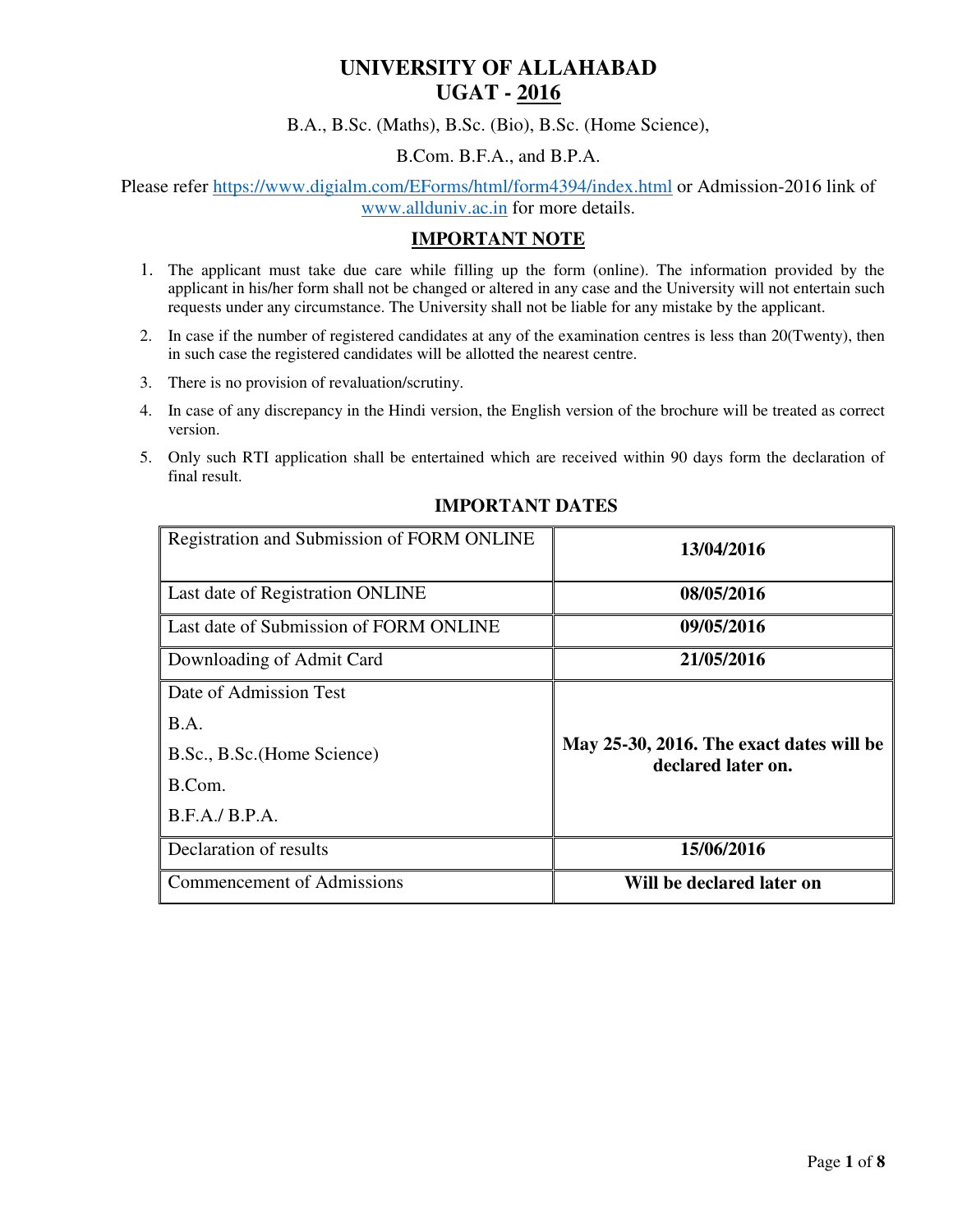## **UNIVERSITY OF ALLAHABAD UGAT - 2016**

B.A., B.Sc. (Maths), B.Sc. (Bio), B.Sc. (Home Science),

B.Com. B.F.A., and B. P. A

#### **SESSION 2016-17**

**The UGAT-2016 will be conducted in ONLINE and OFFLINE mode both. The candidate has to opt for the choice of ONLINE or OFFLINE test at the time of application and this choice can not be changed at any stage. The OFFLINE test will be done in the conventioned OMR sheet. However, the ONLINE test will be conducted on a computer having internet connection which will be provided to each applicant on the test Centre.**

#### **Important Information**

- 1. The Admission Test and admission to the first year of the undergraduate degree course shall be governed by the relevant provisions of the University of Allahabad Act, 2005.
- 2. The order executive instructions of the Government of India, the regulations/norms issued by the University Grants Commission (UGC) and the orders/judgments of the Hon'ble Supreme Court at New Delhi and the Hon'ble High Court at Allahabad shall be strictly followed with regard to reservation of seats in admission to the degree courses mentioned above.
- *3.* The information in the brochure is complete. However, any subsequent change will be made available on the website https://www.digialm.com/EForms/html/form4394/index.html or Admission-2016 link of www.allduniv.ac.in. The admission to any degree course is suggestive of the fact that the terms and conidations laid down in this brochure are acceptable to the candidate and his/her guardian. The existing provisions of the Act, Statutes, Ordinances and rules framed by the University and those modified from time to time shall govern the candidate. Any change in the rules, regulations, fee, special conditions, etc. shall mutatis mutandis apply to the admitted student.
- 4. The University of Allahabad reserves all rights to conduct UGAT-2016 and any decision taken by the University in this regard shall be final and binding on all applicants.
- **5.** UGAT-2016 is the combined Admission Test for admission to only regular degree courses offered by the University of Allahabad and its Constituent Colleges, namely, Allahabad Degree College, Arya Kanya Degree College, CMP Degree College, Iswar Saran Degree College, Jagat Taran Girls Degree College, Rajarshi Tandon Mahila Mahavidyalaya, S. S. Khanna Girls Degree College and Shyama Prasad Mukherji Degree College. Only those applicants who qualify this **Entrance Test will be eligible for admission to the University and its Constituent Colleges.**

## *(Note: Ewing Christian College and Hamidia Girls' Degree College are minority institutions and are not included in this Admission Test)*

6. The Admission Test and admission shall be made only as per the published scheme. No change shall be made in this scheme on the ground that the candidate's qualifying examination result is not declared, or no mark sheet has been issued to the candidate, or the candidate has to appear in supplementary examination, etc. However, the University reserves the right to change the dates of Admission Test or admission, if confronted with any special circumstances.

> **A candidate who fails to be present for counseling for admission on the date fixed by the University will forfeit his/her claim.**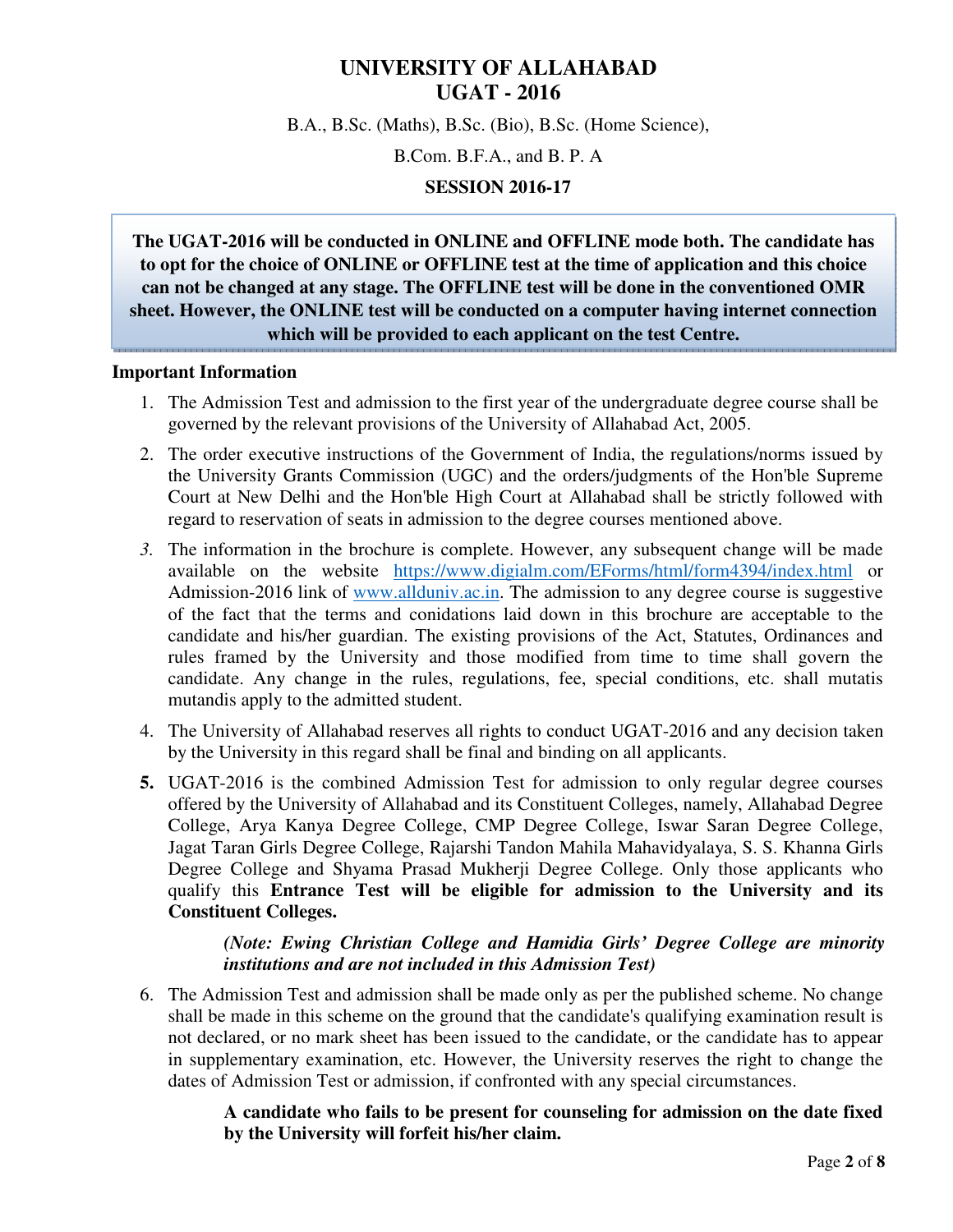## **At the time of admission the candidate must have passed the qualifying examination. Candidate appearing for supplementary examination will not be considered.**

- 7. It shall be the duty of the applicant to produce the prescribed/desired documents for admission. In case of non-production of the desired documents, his/her claim for admission shall automatically stand cancelled. The information regarding the desired documents is published in this brochure and any additional information will be published from time to time on www.aupravesh.org.
- 8. The applicant is advised to remain vigilant in collecting information published by the University regarding the Admission Test, its results and other such details from relevant sources. The University shall not be responsible if the applicant fails to collect such information.
- 9. The information regarding the admission Test and admission process will be published on the University website
- 10. The information supplied by the applicant in his/her application (Online) shall be final. Any subsequent change in the Online Registration Form will not be allowed. If any information provided by the applicant is found to be false or forged at any stage, his/her admission shall be cancelled and he/she may be liable for prosecution under the law.
- 11. The applicant is advised to preserve the print-out of Online Registration Form and the Fee Payment Challan for future correspondence and reference.
- 12. Results declared by the University shall be final. There is no provision for scrutiny of Answer Sheets.
- 13. Ragging in the University of Allahabad and its constituents colleges is strictly prohibited as per orders of the Hon'ble Supreme Court of India. The Orders of Hon'ble Supreme Court have been communicated by the UGC letter no. F1-1 /2006 (CPP-II) dated March 4, 2008. If any incident of ragging is reported it will invite stringent penal action according to law and as per directives of Hon'ble Supreme Court of lndia.
- 14. Disputes related to admissions shall be under the jurisdiction of the Hon'ble Allahabad High Court of Judicature at Allahabad only.

## **Under Graduate Admission Test (UGAT) - 2016**

UGAT-2016 is the entrance examination for the session 2016-17 for admission to the regular degree courses only i.e. B.A., B.Com., B.Sc. (Maths), B.Sc.(Bio), B.Sc. (Home Science), B.F.A, and B.P.A. of the University of Allahabad and its eight Constituent Colleges. The list of Centres under ONLINE and OFFLINE mode will be made available the time of application and will be available on the website https://www.digialm.com/EForms/html/form4394/index.html or Admission-2016 link of www.allduniv.ac.in

## **Eligibility for UGAT-2016**

- 1. An applicant who has passed or appeared in any stream of the Intermediate examination conducted by the U.P. Board/C.B.S.E./I.S.C. or an examination equivalent thereto is eligible to apply for the UndergraduateAdmission Tests for B.A., B.F.A., B.P. A.
- 2. An applicant who has passed or appeared at the above examination with Science Group is eligible to apply for the Undergraduate Admission Test for B.Sc. (Maths & Biology group respectively).
- 3. Only such female applicants who have passed or appeared at the above examination either with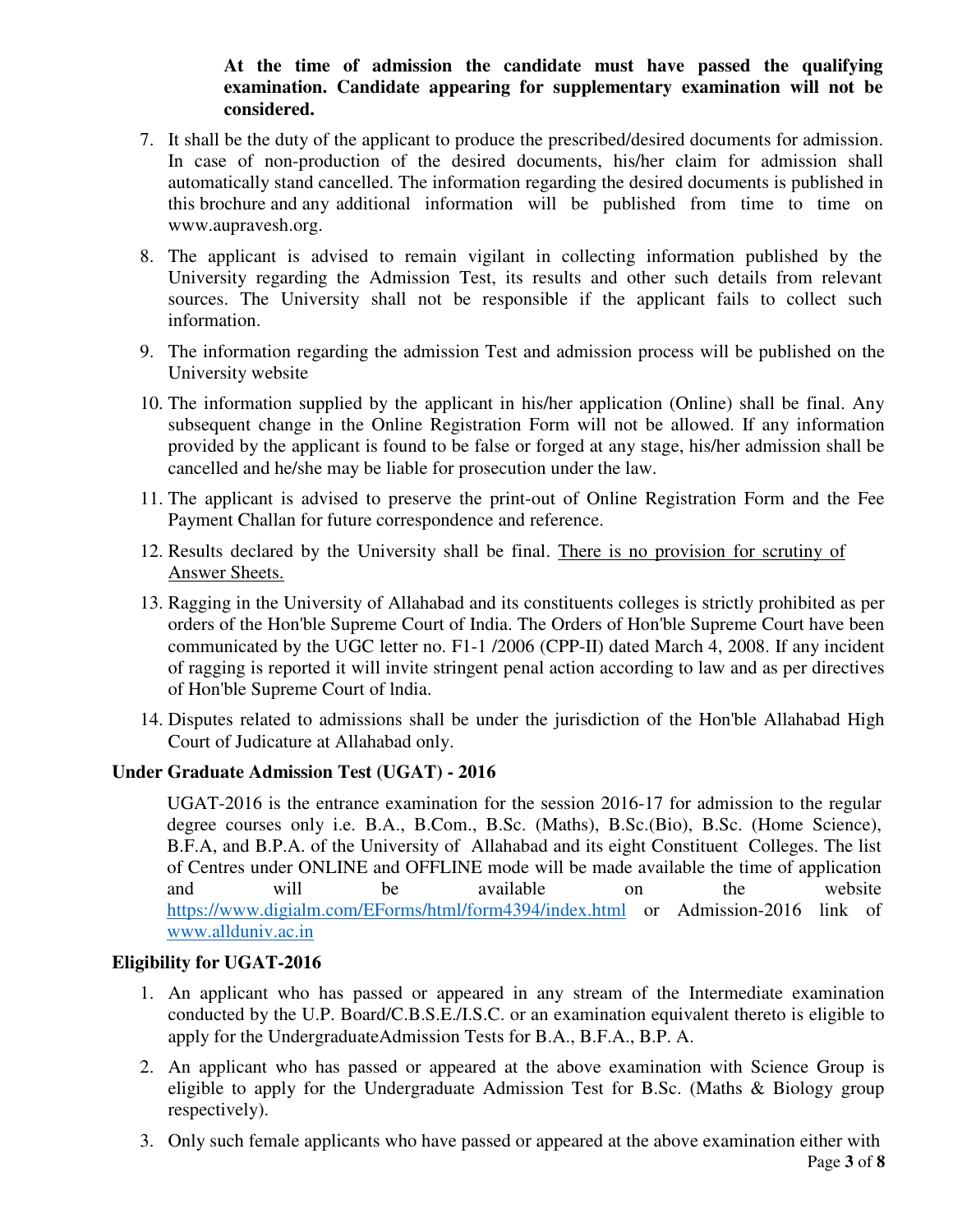(a) Science Group, or

- (b) With any other Group having Home Science as one of the subjects after having passed the High School (or equivalent) examination with Science Group are eligible to apply for the Undergraduate Admission Test for B.Sc. (Home Science).
- 4. The candidate who has passed or appeared in the above examination with Commerce stream or Science stream will be eligible for admission to B.Com.
- 5. For BA (Music)/B. P. A. application forms of only those candidates would be considered who have Music as one of the subject at Intermediate level or they have passed an equivalent examination in Music from a recognized Institution.
- 6. For B.F.A, the candidate must not be more than 22 years old as on 1st July, 2016.
- Note: A candidate who holds a Bachelor's Degree in any stream is not eligible to apply for any of the streams of UGAT-2016.

 There will not be any separate test for B. Sc. (Home Science). However, only female candidate willing to be considered for B. Sc. (Home Science) can opt for this.

## **UGAT-2016 Registration**

Registration for UGAT-2016 can be done only by Online Registration at https://www.digialm.com/EForms/html/form4394/index.html OR Admission-2016 or Admission-2016 link at www.allduniv.ac.in

## **Register Online for UGAT-2016**

Candidates can submit online form for the UGAT-2016 test at the website https://www.digialm.com/EForms/html/form4394/index.html OR Admission-2016 link of www.allduniv.ac.in. The website provides all the information required for online form submission.

## **PROCEDURE FOR ONLINE SUBMISSION OF APPLICATION FORMS:**

Candidates can register for all the Admission Tests conducted by the University of Allahabad by clicking at the concerned link of the website https://www.digialm.com/EForms/html/form4394/index.html OR Admission-2016 link of www.allduniv.ac.in. The website has all the information required for online form submission.

## **Online Prospectus:**

The prospectus for all the Admission Tests conducted by the University of Allahabad is available on the concerned link of the website https://www.digialm.com/EForms/html/form4394/index.html OR Admission-2016 link of www.allduniv.ac.in and the admission aspirants can visit the website and download it. Aspirants are advised to read the prospectus carefully before applying.

## **Requirement for Online Form Submission:**

Admission aspirants are required to have a scanned copy of their coloured photograph (3.5 x 4.5 cm) and their signature. These scanned copies of coloured photo (3.5 x 4.5 cm) in JPEG Format (\*.JPG) and signature (in JPEG (\* .JPG) Format) are required to be uploaded during the online form submission. The file size of photograph and signature in any case shall not exceed 80 KB in case of photograph and 80KB in case of signature. All aspirants filling the online form are advised to read the instructions to fill up the online form, which has all the prerequisite and the guidelines to this regard.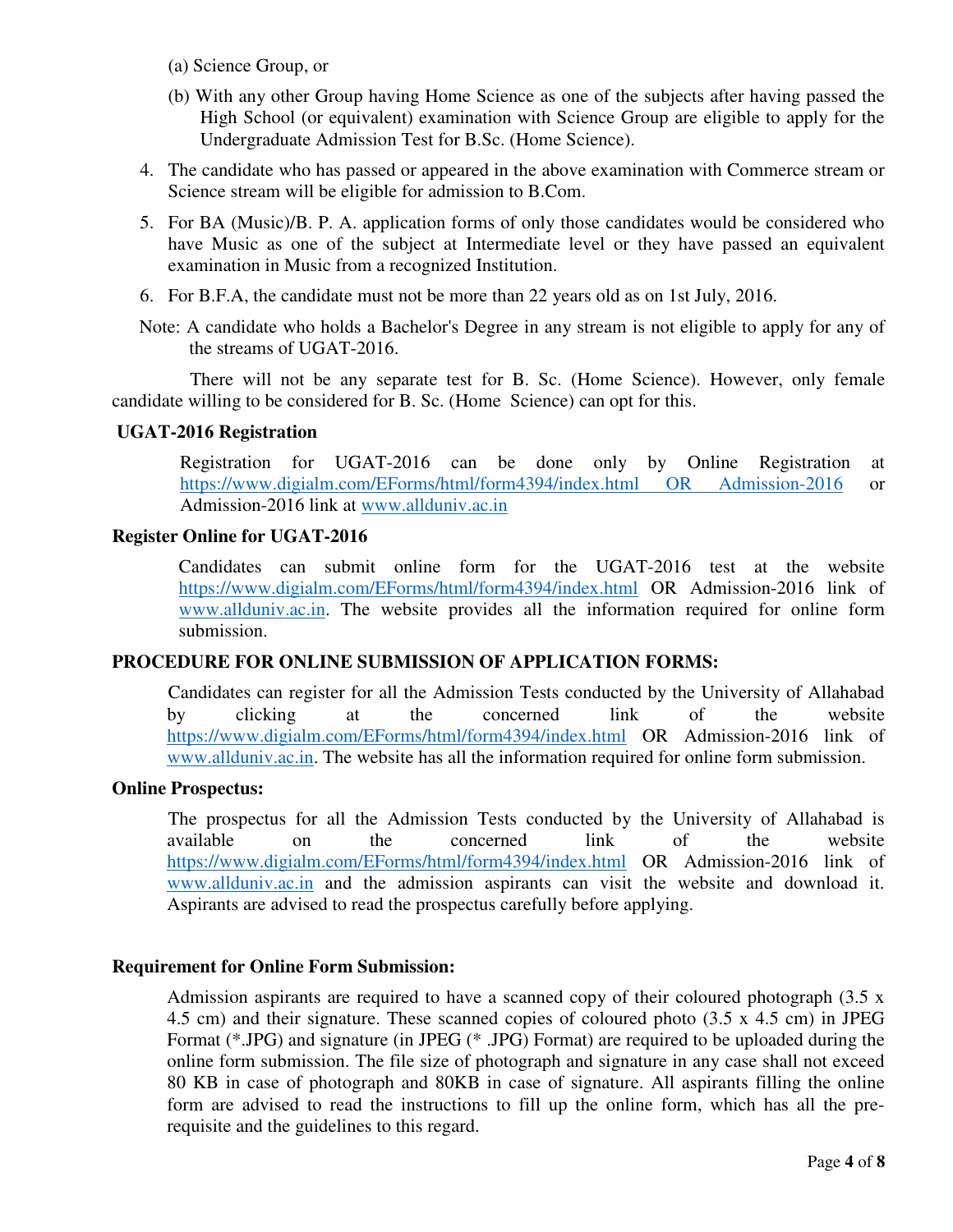## **PROCEDURE FOR ONLINE SUBMISSION OF APPLICATION FORM FOR ADMISSION TEST:**

Candidates can submit online form for the Admission Test-2016 at the concerned link of the website https://www.digialm.com/EForms/html/form4394/index.html OR Admission-2016 link of www.allduniv.ac.in. The website has all the information required for online form submission. Online Prospectus: The prospectus for all courses of Admission Test-2016 is available on the concerned link of the website https://www.digialm.com/EForms/html/form4394/index.html OR Admission-2016 link of www.allduniv.ac.in and the admission aspirants can visit the website and download it. Aspirants are advised to read the prospectus carefully before applying.

## **INSTRUCTIONS FOR ON-LINE SUBMISSION**

- **Test Centres**: The offline Admission Test will be held at Allahabad, Delhi, Gorakhpur, Lucknow, Varanasi, Kanpur and Bareily. The name of the Test Centers will be explicitly written on the Admit Card of the applicant and will not be changed in any case. No traveling allowance will be paid to the applicant appearing in the Test. If the total number of candidates for a particular centre is not sufficient (less then 20) the the University reserves the right to cancel that centre and allocate the new centre to such candidates. The ONLINE test will be conducted in almost all the major cities of INDIA.
- **Test Schedule**: See the Examination Scheme mentioned on the website https://www.digialm.com/EForms/html/form4394/index.html OR Admission-2016 link of www.allduniv.ac.in. Online admission test will held in all part of India. The list of Online Test centres is available on the above website.

#### **Test Syllabus**

The Admission Test will be of two hours duration. Every candidate has to answer 150 questions from multiple choice questions. For every correct answer 04 marks will be awarded and for every wrong answer 1 mark will be deducted.

## **A. B.A. Admission Test (Intermediate standard)**

| 1. English or Hindi (Language and Literature) (Select any one) | 25 Questions |
|----------------------------------------------------------------|--------------|
| 2. General Awareness                                           | 25 Questions |
| 3. General Mental Ability Test                                 | 25 Questions |
| 4. Knowledge Test                                              | 75 Questions |

Out of seven subjects, namely Civics, Economics, Geography, History, Logic, Sanskrit, and Urdu each subject will have 25 questions of intermediate level. The candidate will have to opt **any three** subjects from amongst these and shall answer all the questions from the three subjects so opted.

## **B. B.Sc. Admission Test- (Intermediate standard)**

Common to B.Sc. (Biology), B.Sc. (Mathematics), B.Sc. (Home Science), B.Sc. (Bio) + B.Sc.  $(Home Sc.)$ , B.Sc.  $(Maths) + B.Sc.$  (Home Sc.).

| 1. General English or General Hindi (Select anyone) | 20 Questions  |
|-----------------------------------------------------|---------------|
| 2. General Awareness                                | 10 Questions  |
| 3. Science Group (Intermediate level)               | 120 Questions |

There will be 40 questions in each of the following four subjects: 1. Physics, 2. Chemistry, 3. Mathematics and 4. Biology. Candidates of maths stream have to select 120 questions from Physics, Chemistry and Mathematics, and that of Biology stream have to select 120 questions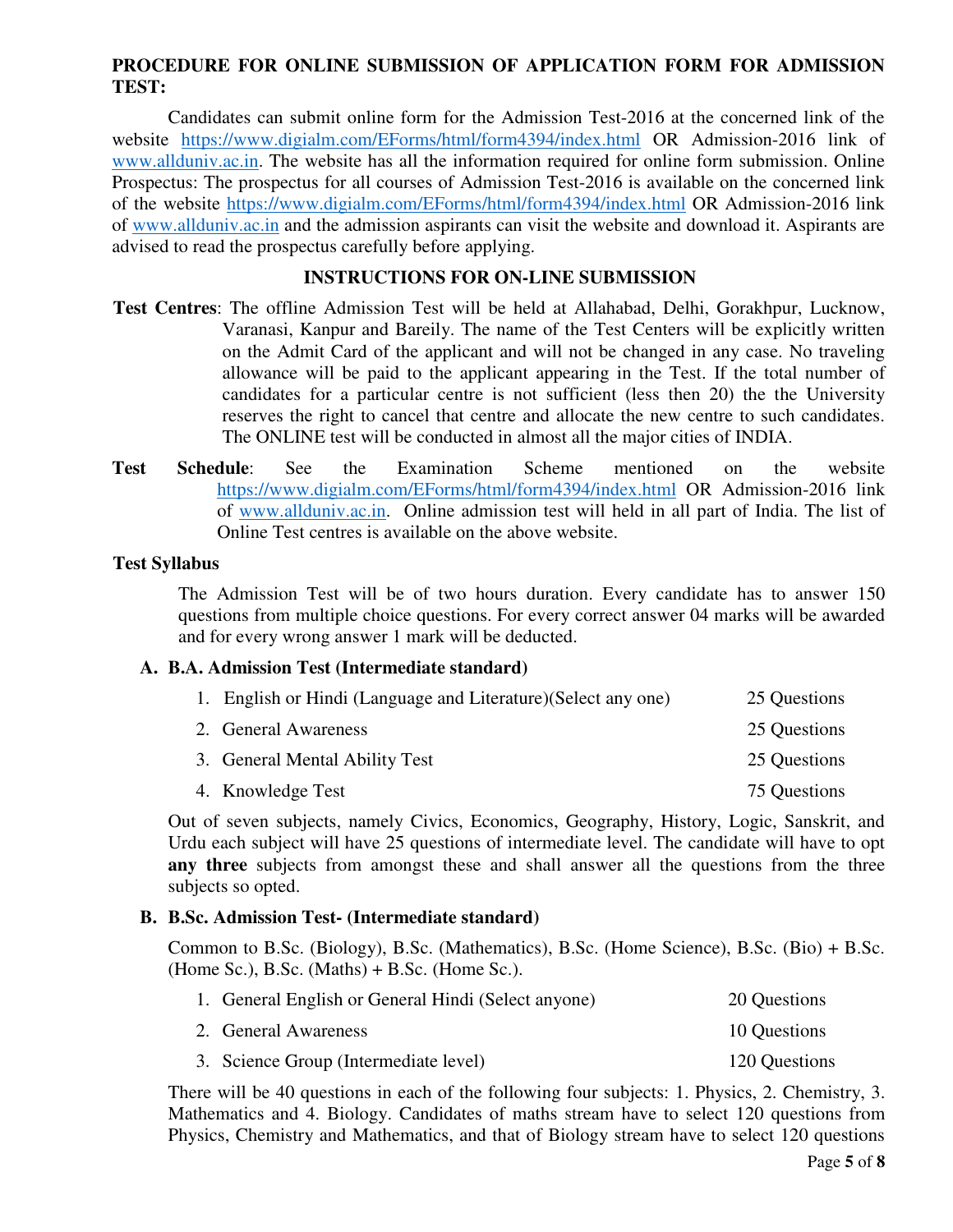from Physics, Chemistry and Biology. There will not be any separate test for BSc (Home Science). However, the applicants in B. Sc. (Math) and B. Sc. (Bio) may also opt for BSc (Home Science) and they will be selected based on their merit.

## **C. B. Com. Admission Test (Intermediate standard)**

| 1. General English or General Hindi (Select any one) | 20 Questions  |
|------------------------------------------------------|---------------|
| 2. General Awareness                                 | 10 Questions  |
| 3. Commerce (Intermediate level)                     | 120 Questions |

## **D. B.F.A. Admission Test (Intermediate Level)**

- 01. The Duration of the course leading to the degree of B.F.A shall be of four academic years.
- 02. Admission to B.F.A. (Bachelor of Fine Art) Four year Degree course shall be made on the basics of the result of an Entrance Test. Provided that a Candidate for admission must have passed the Intermediate Examination of UP Board of Secondary Education, Allahabad or any other examination recognized by the University of Allahabad equivalent thereto, and is **not of more than 22 years of age by June 30, 2016** shall be eligible to apply for admission to the BFA Course.

## 03. **The intake capacity in the first year class is 61**.

04. The admissions shall be made on the basis of merit in entrance test. (Theory; conducted by the University of Allahabad and Practical; Department of Visual Arts) Applicant shall also be required to appear in both practical, & written tests, containing 450 marks.

*Admission Test:*

05. **Theory Test:** (75 Multiple Choice Objective questions on general awareness)

Time : 60 minutes, Maximum Marks :150

## 06. **Practical Test:**

A. **Objective Drawing** with light and shade (in any medium)

Time :90 minutes, Maximum Marks :150

B. **Memory Drawing** (in any medium )

Time :90 minutes, Maximum Marks : 150

## **E. Bachlor in Performing Arts (B.P.A.) Admission Test (Intermediate Level)**

Paper will consist of 150 multiple choice objective questions of 4 marks each. For each correct answer 04 marks will be awarded and 01 will be deducted for every wrong answer. The questions will be based on Music (Vocal, Sitar, Tabla) of Intermediate level. The duration of the test will be 120 minutes

## **Abridged Admission Rules**

For details please see the B.A., B.Sc., B.Sc.(Home Science). B.Com., B.F.A. and B.P.A. Admission test Ordinance and Regulations(**in case of any controversy, the English version of the brochure will be accepted**):

• All candiated seeking admission B.A., B.Sc., B.Sc.(Home Science). And B.Com., B.F.A. and B.P.A. Part-I class have to appear in the Admission Test for that subject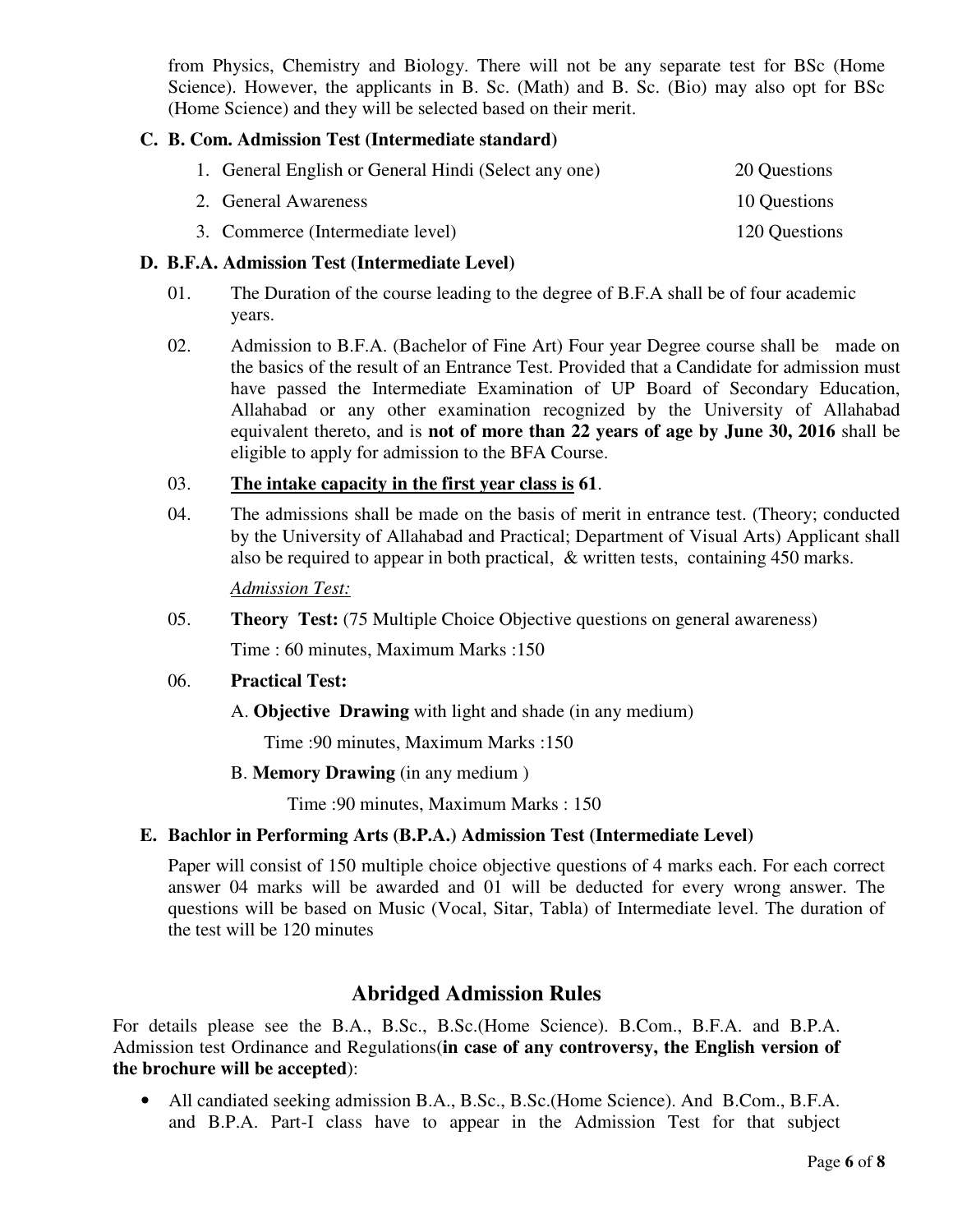combination/stream.

- The foreign nationals who, having passed the qualifying examination has applied through the Department of Education, Ministry of Human Resource Development, Government of India is exempted from the Admission Test. Such a candidate may be admitted to a course of study on the recommeddation of the Foreign Student Advisory Board of the University. The nominated candidate must apply before the completion of admission process otherwise his/her candidature shall not be considered.
- A. Reservation to Candidates of Weaker Section:

(PLEASE REFER TO OUR WEBSITE FOR RESERVATION CRITERION)

- A premium/weightage or special consideration may be granted only when the candidate has made such a claim in the Registration Form and presents the required documents and certificates at the time of admission. The order of merit for admission shall be determined on the basis of computed marks of the candidate as under:
- Computed Marks = Candidate's Test Score + Weightage/Premium (if any)
- If two or more candidates obtain the same computed total marks, their relative merit for the purpose of admission and/or allotment of subjects (s) shall be determined on the following basis:
	- a) the marks obtained by the candidate in the Intermediate or equivalent examination;
	- b) in case the marks obtained by the two candidates in the Intermediate or equivalent examinations are equal then the marks obtained by the two candidates in the High School or equivalent examination;
	- c) in case the marks obtained by the two candidates in the High School or equivalent examination are also equal, then by the draw of lots.

## **Test Results**

- (i) The results of UGAT-2016 will be announced by the second week of June, 2016.
- (ii)The results can be seen on the website www.aupravesh.org.

## **Counseling and Admission Process**

- 1. Admission will be made from the Last week of June 2016 by the process of 'Counseling'. The details of information regarding the counseling will be published in local newspapers, and will also available on the website www.allduniv.ac.in and no inquiries in this regard will be entertained.
- 2. The purpose of 'Counseling is to help provide information regarding the availability of seats in accordance to the merit.
- 3. The Counseling and admission will be done separately and simultaneously in University and its constituent colleges.
- 4. The candidate will be required to present themselves in person for the Counseling and admission/allotment of subjects combination on the date, time and place already announced. If the candidate does not turn up on such date/time along with the required documents, he/she will forfeit his/her claim of admission to the particular course/combination of subject and the candidate next in merit will be accommodated against such seat/combination of subjects.

## **Documents to be presented at the time of admission**

(Without these documents applicants' claim will not be entertained) :